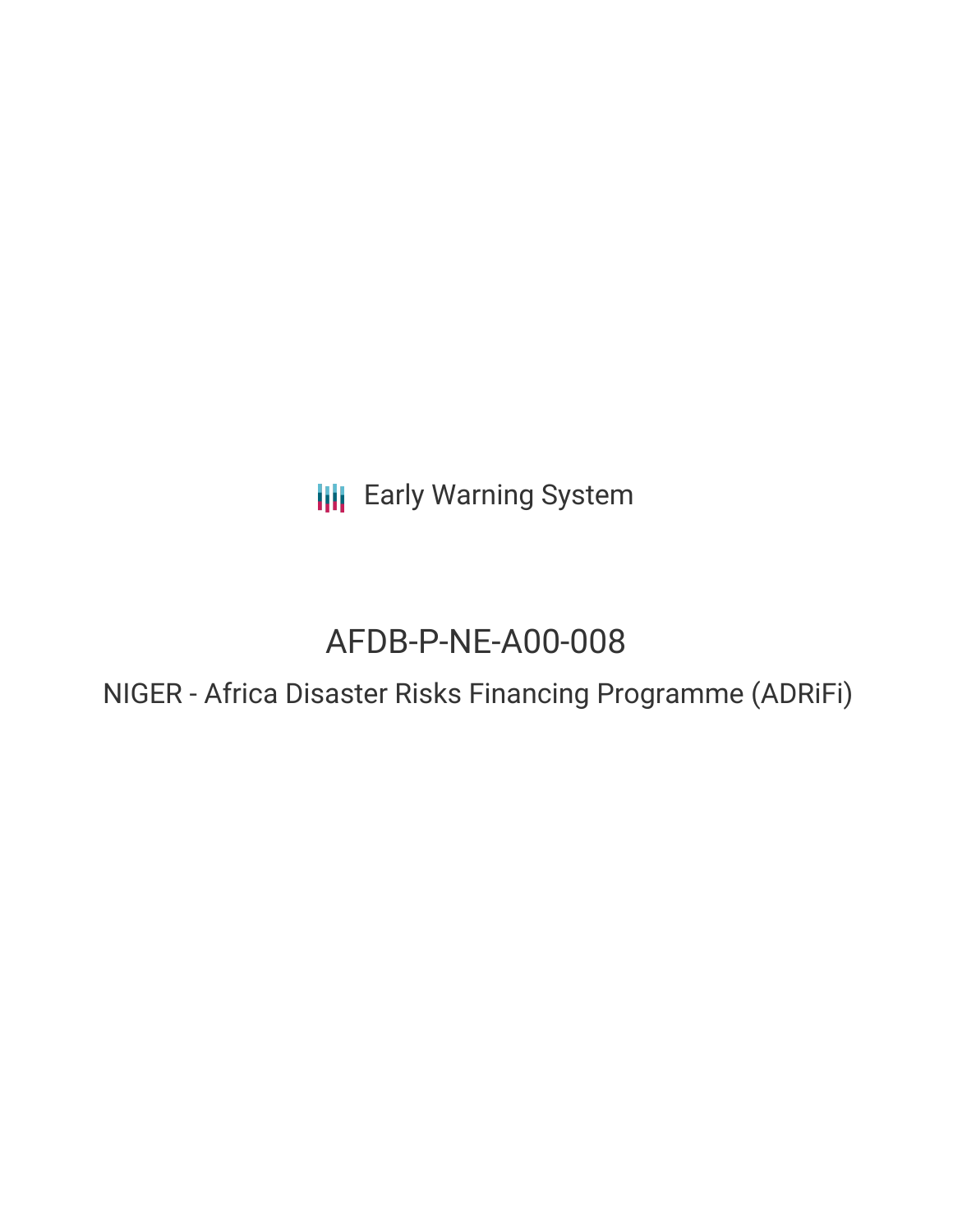

# **Quick Facts**

| <b>Countries</b>              | Niger                           |
|-------------------------------|---------------------------------|
| <b>Financial Institutions</b> | African Development Bank (AFDB) |
| <b>Status</b>                 | Approved                        |
| <b>Bank Risk Rating</b>       | U                               |
| <b>Voting Date</b>            | 2020-09-23                      |
| <b>Borrower</b>               | Government of Niger             |
| <b>Sectors</b>                | Agriculture and Forestry        |
| <b>Investment Type(s)</b>     | Loan                            |
| <b>Loan Amount (USD)</b>      | $$5.60$ million                 |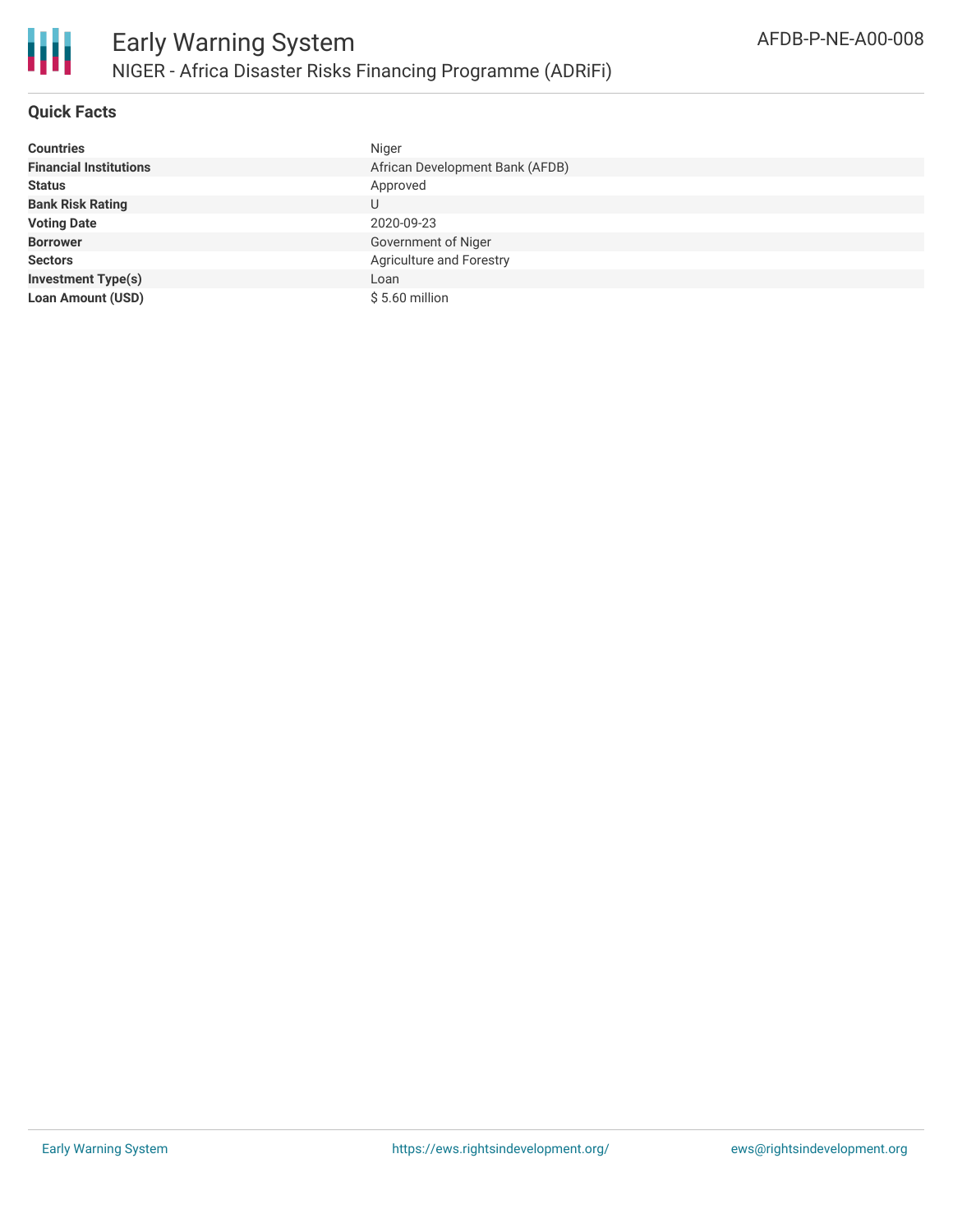

## **Project Description**

This is a technical and institutional support operation aimed at strengthening Niger's resilience and response to droughtrelated disasters in two key areas: (i) strengthening of Niger's capacity to assess drought risks, prevent drought-related food crises and develop contingency plans; and (ii) transfer of sovereign risk by purchasing insurance against drought-related risks from African Risk Capacity (ARC).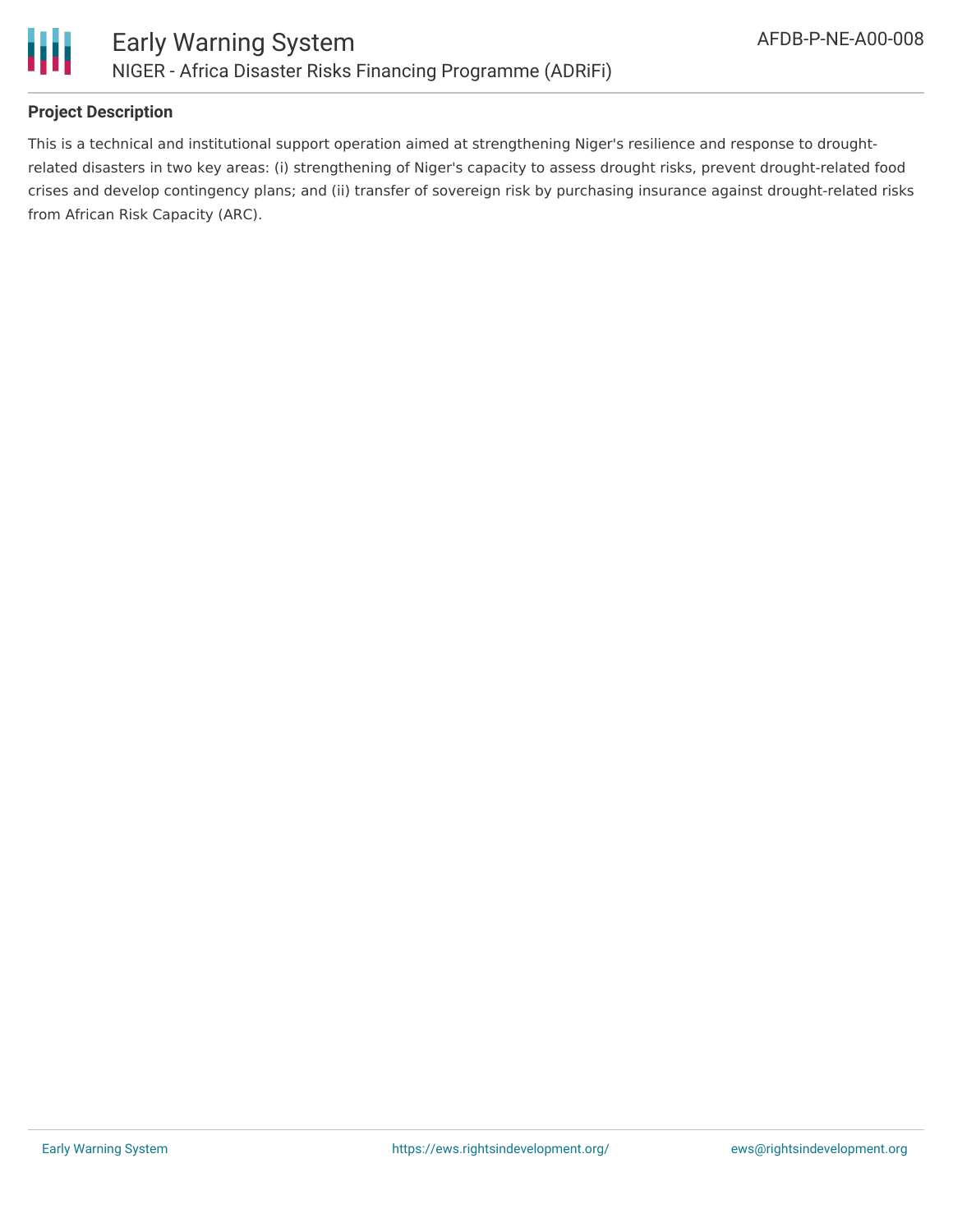

## **Investment Description**

African Development Bank (AFDB)